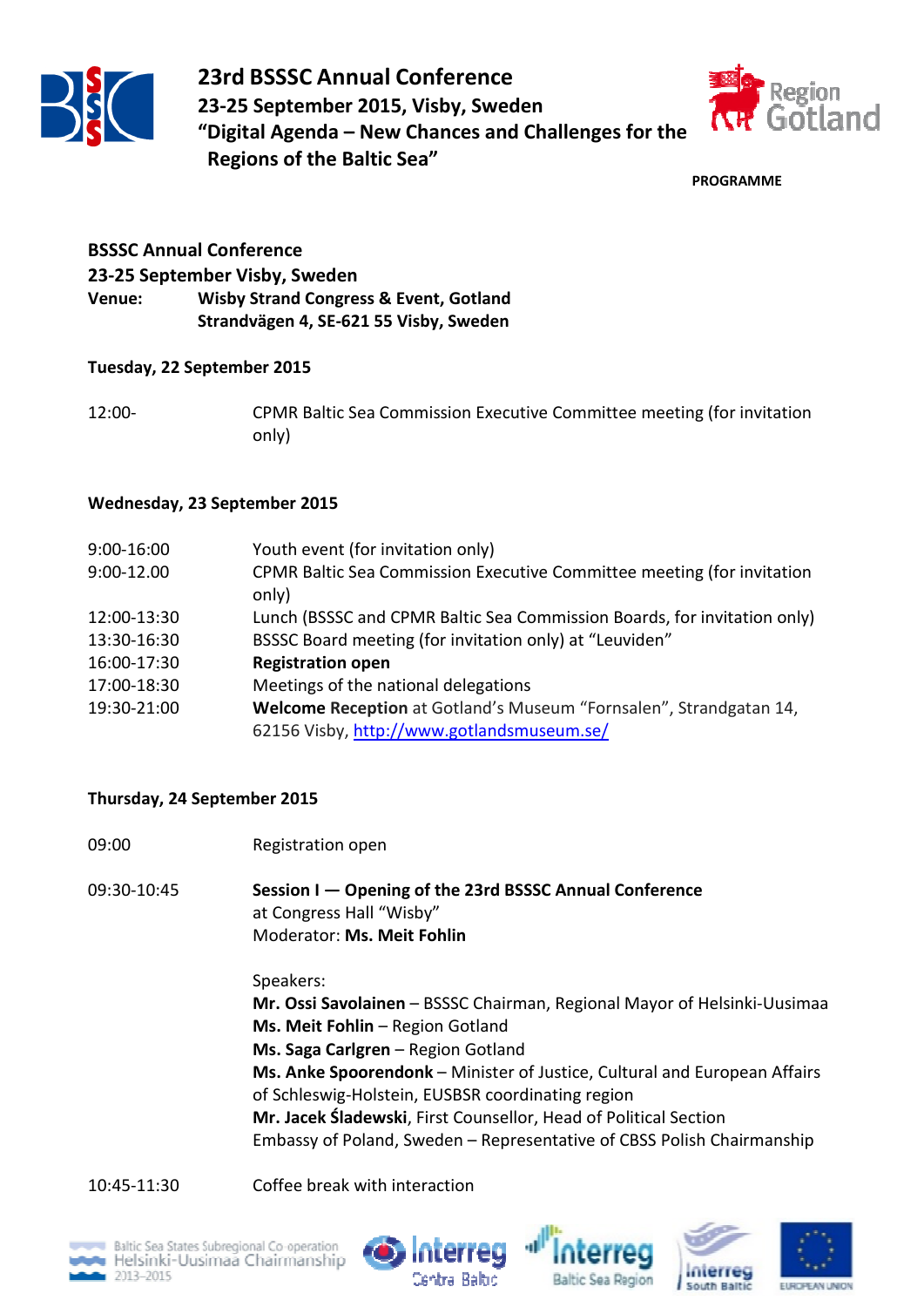



| <b>Regions of the Baltic Sea"</b> |                                                                                                                                                                                                                                                                                                                                                                                                                      |
|-----------------------------------|----------------------------------------------------------------------------------------------------------------------------------------------------------------------------------------------------------------------------------------------------------------------------------------------------------------------------------------------------------------------------------------------------------------------|
| 11:30-13:00                       | <b>PROGRAMME</b><br>Session II - launch the topic Digital Agenda<br>Moderator: Ms. Meit Fohlin                                                                                                                                                                                                                                                                                                                       |
|                                   | Speakers:<br>Keynote: Towards Digitalization - new opportunities for regions and cities:<br>Mr. Markku Markkula - President of the Committee of the Regions                                                                                                                                                                                                                                                          |
|                                   | Mr. Flemming Stender - Director, Baltic Development Forum (BDF)<br>Ms. Anne Ståhl-Mousa - Gotland Digital Agenda                                                                                                                                                                                                                                                                                                     |
|                                   | Questions and interaction                                                                                                                                                                                                                                                                                                                                                                                            |
| 13:15-14:30                       | Lunch                                                                                                                                                                                                                                                                                                                                                                                                                |
| 14:30-16:30                       | Session III - parallel sessions - for detailed information about parallel<br>sessions see annex                                                                                                                                                                                                                                                                                                                      |
| Session III a)                    | <b>Fostering Economic Growth and Access to Culture through digital</b><br>technologies<br>at "Leivide"<br>Host and organizer: Schleswig-Holstein, Germany<br>Moderator: Mr. Stefan Musiolik - Ministry of Justice, Cultural and European<br>Affairs of Land Schleswig-Holstein / EUSBSR Priority Area Culture                                                                                                        |
|                                   | Speakers:<br>Dr. Lissa Holloway-Attaway, Associate Professor of Media Arts, Aesthetics<br>and Narration, University of Skövde<br>Ms. Torun Ekstrand, Kulturcentrum Ronneby Municipality / SWE, Project<br>"Think Tank Transbaltic"<br>Mr. Olaf Gerlach-Hansen, Danish Cultural Institute, Project "Culturability" of<br>the Nordic Council of Ministers<br>Ms. Olga Knudsen, Swedish Institute, Project "Baltic Lab" |
| Session III b)                    | Digital evolution - youth, education and digital agenda<br>at Congress Hall "Wisby"<br>Host and organizer: BSSSC Youth Network<br>Chair: Ms. Malgorzata Ludwiczek, coordinator for the BSSSC youth network<br>Moderator: Ms. Nellija Karpuŝenkova - youth network representative in the<br><b>BSSSC Board</b>                                                                                                        |







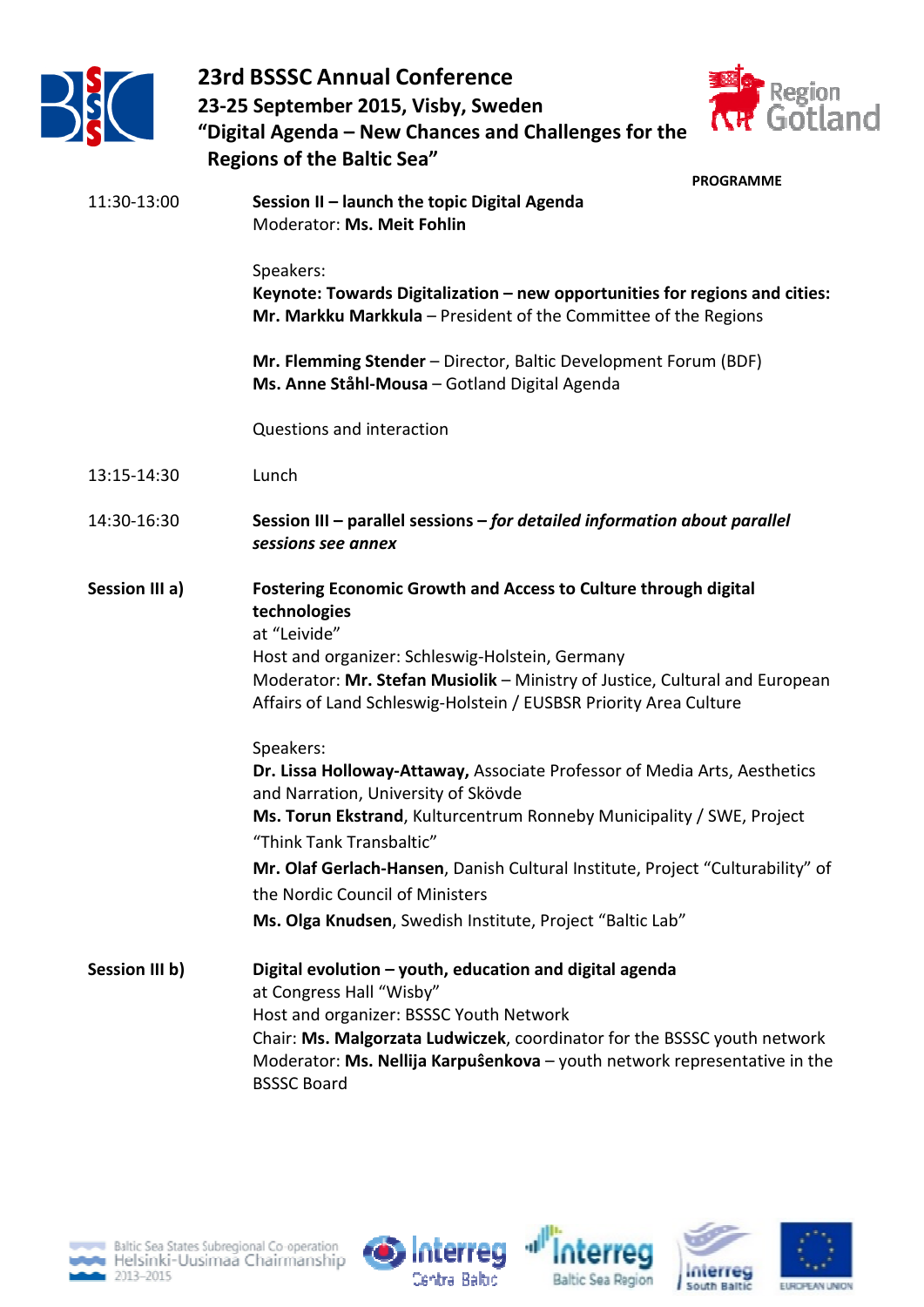



|                | <b>PROGRAMME</b>                                                                                                                                                                                                                                                      |
|----------------|-----------------------------------------------------------------------------------------------------------------------------------------------------------------------------------------------------------------------------------------------------------------------|
|                | Speakers:                                                                                                                                                                                                                                                             |
|                | Mr. Gerd Tarand, former member of the Board from the youth network,<br>Estonia                                                                                                                                                                                        |
|                | Ms. Kirsti Slettevoll, head of "Nettskolen Buskerud" and Ms. Sigrun<br>Bergseth, adviser in the Education department, Buskerud County<br>Mr. Henrik Bergqvist, PicHit.me, Gotland, Sweden                                                                             |
| Session III c) | <b>Transport in the context of the Digital Agenda</b><br>at "Linde"                                                                                                                                                                                                   |
|                | Host and organizer: Vest-Agder, Norway                                                                                                                                                                                                                                |
|                | Moderator: Mr. Jon Halvard Eide, Special Adviser at Vest-Agder County<br>Council                                                                                                                                                                                      |
|                | Speakers:                                                                                                                                                                                                                                                             |
|                | Mr. Michael Glotz-Richter, City of Bremen "Development of autonomous<br>transport solutions & technologies - a game changer for the next decades"<br>Logistic forwarder, operator or project representative (tbc)<br>Public authority or project representative (tbc) |
|                | Representative of the subject Autonomous vehicles (tbc)                                                                                                                                                                                                               |
| Session III d) | <b>Smart specialization and maritime policy</b>                                                                                                                                                                                                                       |
|                | at "Lojsta"                                                                                                                                                                                                                                                           |
|                | Host and organizer: CPMR Baltic Sea Commission Maritime Working Group<br>and Uusimaa Regional Council                                                                                                                                                                 |
|                | Moderator: Mr. Jaakko Mikkola                                                                                                                                                                                                                                         |
|                | Speakers:                                                                                                                                                                                                                                                             |
|                | Mr. Lucas Bosser, policy analyst, CPMR                                                                                                                                                                                                                                |
|                | Mr. Juha Valtanen, Programme Manager, Machine Technology Center Turku<br>Ltd                                                                                                                                                                                          |
|                | Ms. Åsa Bjering, Executive Secretary, CPMR Baltic Sea Commission                                                                                                                                                                                                      |
|                |                                                                                                                                                                                                                                                                       |

16:00-17:00 Coffee break









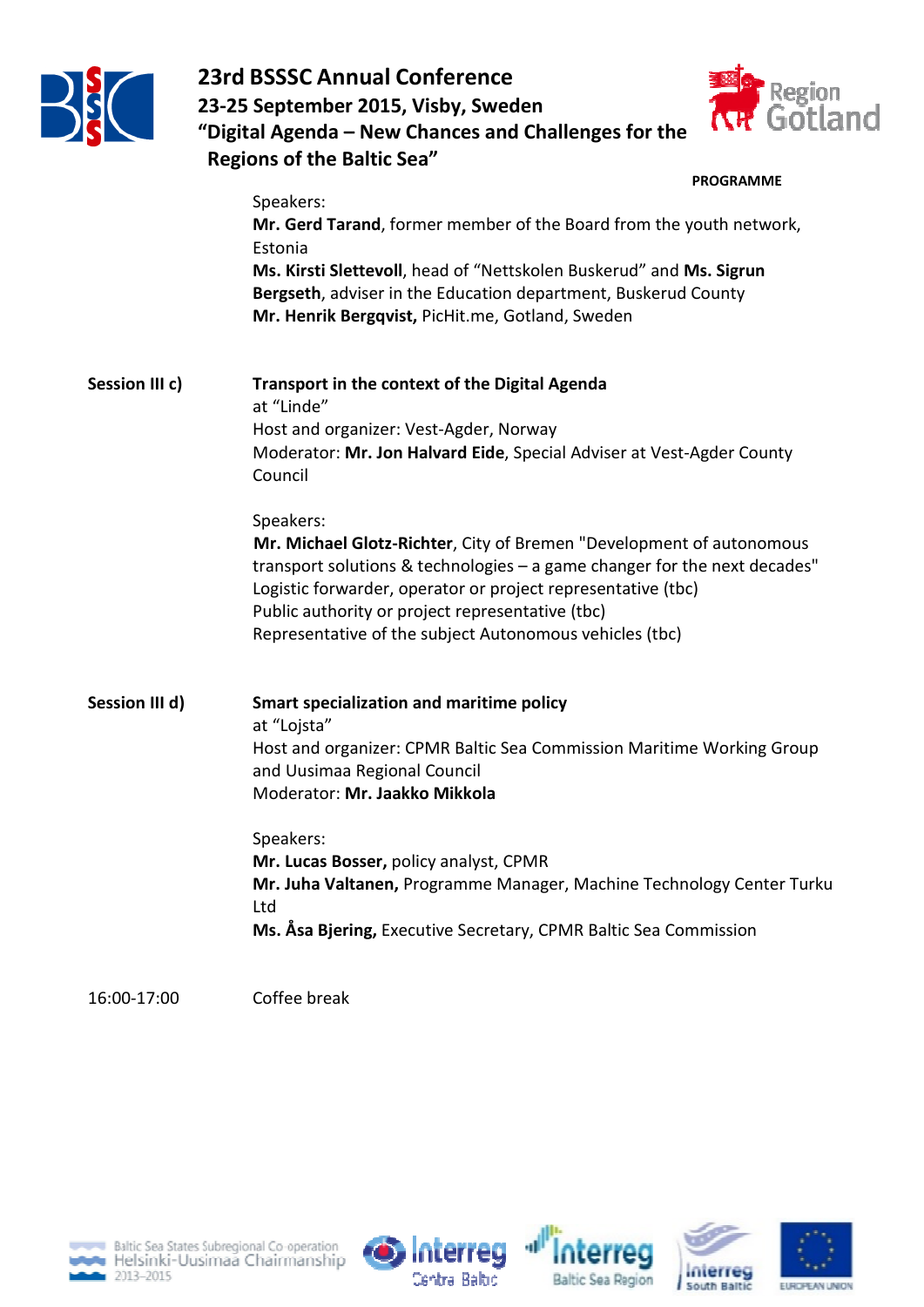



**PROGRAMME**

| 17:00-18:00 | <b>Session IV</b><br>Moderator: Ms. Meit Fohlin                                                                                                                                    |
|-------------|------------------------------------------------------------------------------------------------------------------------------------------------------------------------------------|
|             | Report from the parallel sessions                                                                                                                                                  |
|             | Youth participation – marking an important part of the BSSSC work. 10 years of<br>youth delegates in the BSSSC Board. Interaction with former youth Board members<br>and ceremony. |
|             | Conclusion of the first day and bridge to second day.                                                                                                                              |
| 20:00-22:30 | <b>Dinner</b>                                                                                                                                                                      |

## **Friday, 25 September 2015**

at Congress Hall "Wisby"

- 8.45 Registration for Interreg-session
- 9:00-11:00 **Interreg turning ideas into projects Organizer:** Interreg Central Baltic Programme in co-operation with Interreg Baltic Sea Programme, Interreg South Baltic Programme and Swedish Institute

In the 25th anniversary year of the Interreg cooperation, the Central Baltic, South Baltic and Baltic Sea Region Interreg Programmes, together with Swedish Institute join forces in presenting and discussing new funding opportunities for territorial cooperation. The aim of the session is to build a dialogue between the participants and the programmes allowing for sharing, learning and encouraging the BSSSC regions to make more use of the Interreg opportunities. To this end, benefits and challenges of cooperation projects for regional authorities will be discussed and practical hints for project applications will be provided.

Moderator: **Mr. Hans Bjurbäck**, Information Officer, Central Baltic Programme

11:00-11:30 **Coffee break** 









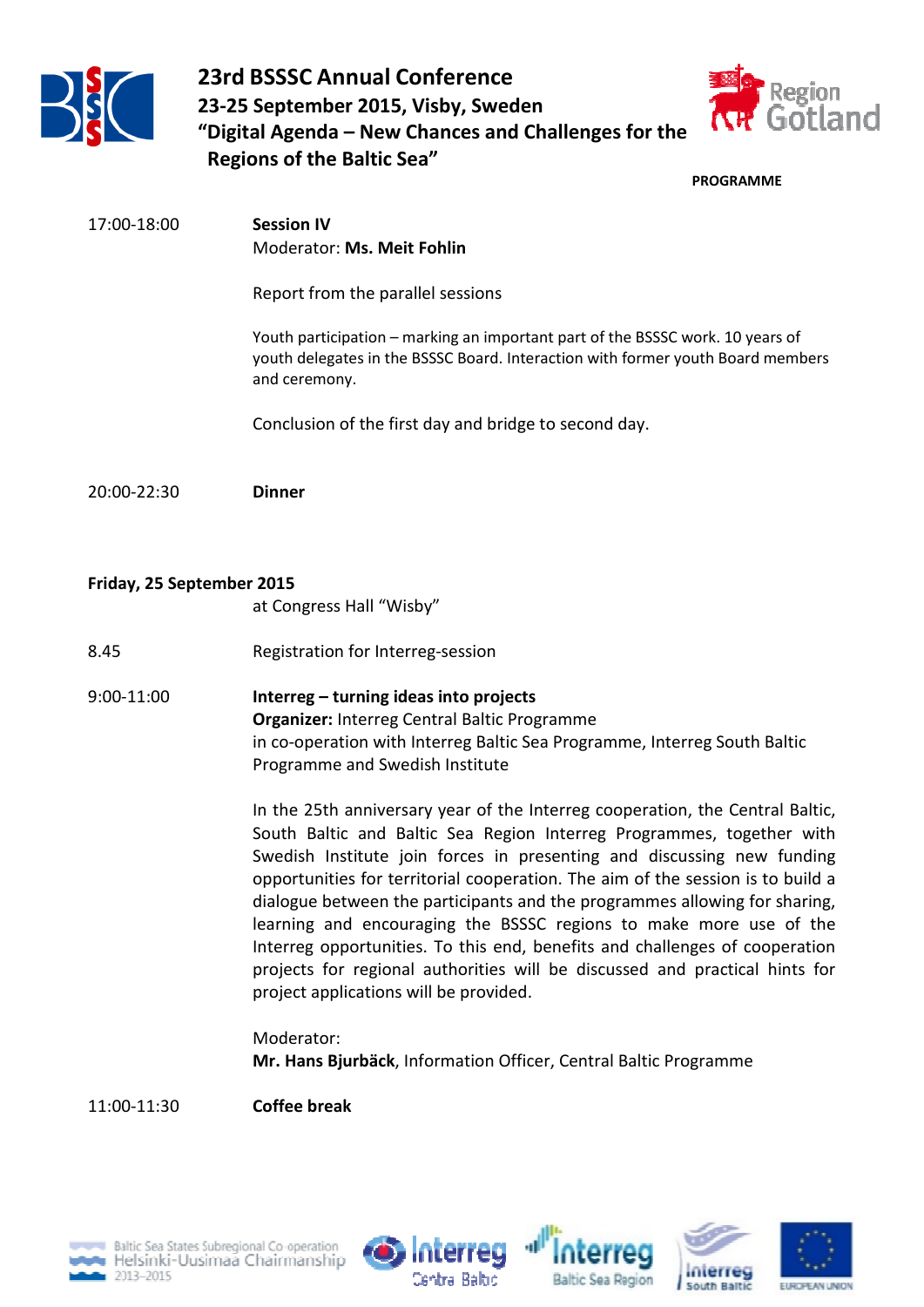



#### **PROGRAMME**

11:30-12:30 **Closing session - Bridging into the future and closing of the 23rd BSSSC AC 2015** 

Moderator: **Ms. Meit Fohlin** 

Speakers: **Ms. Heli Halla-aho** – Secretary General of the BSSSC, Presentation of the Conference resolution Presentation of the results of the BSSSC Youth Event **Ms. Meit Fohlin**, Conclusion and results of the conference **Mr. Ossi Savolainen** – BSSSC Chairman, Regional Mayor of Helsinki-Uusimaa

12:30-14:00Lunch









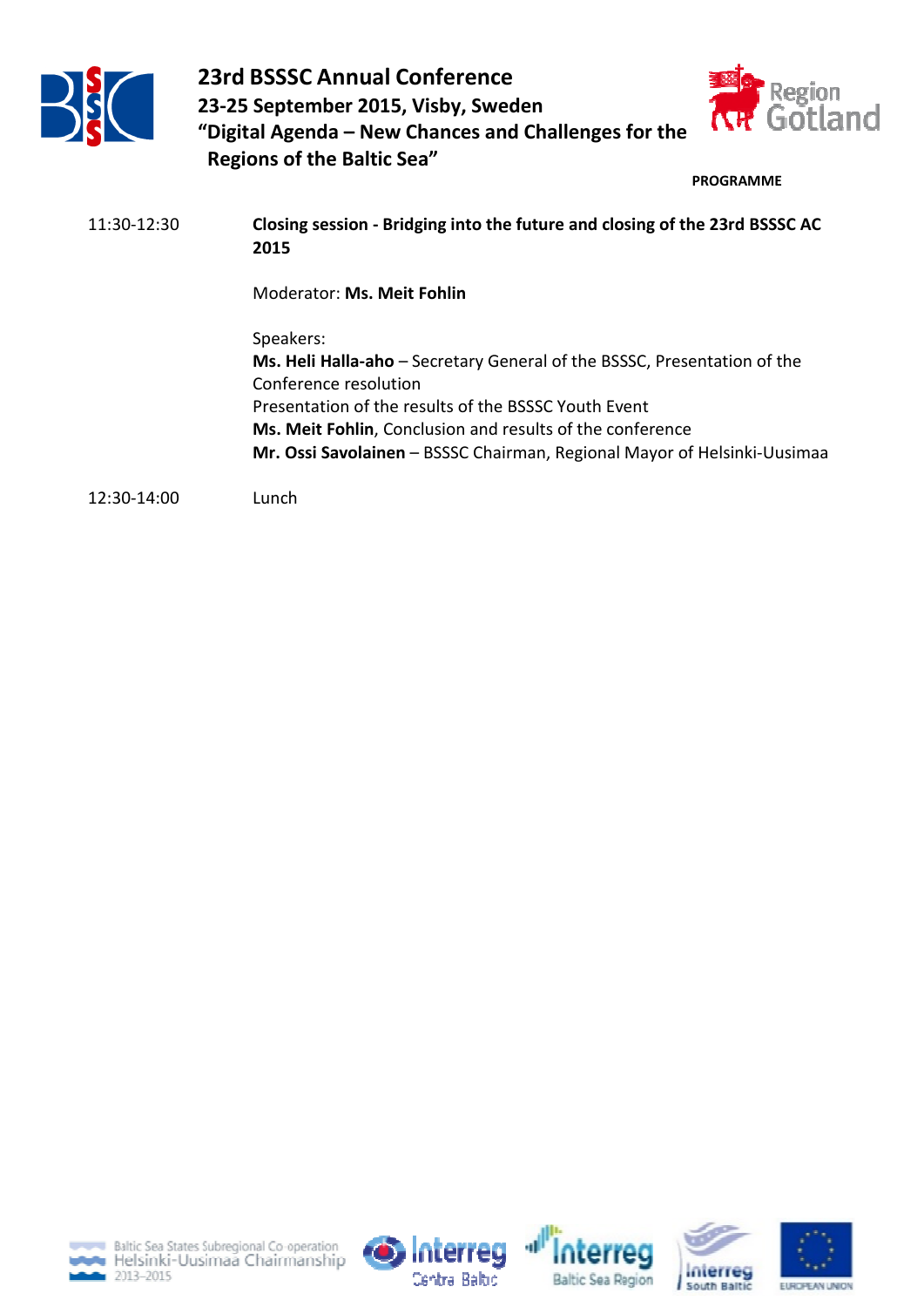



**PROGRAMME**

**ANNEX – PARALLEL SESSIONS ON THURSDAY, 24TH OF SEPTEMBER, AT** 14:30-16:30

**Parallel Session III a.) Fostering Economic Growth and Access to Culture through digital technologies** 

Moderator: **Mr. Stefan Musiolik**

#### **Introduction**

**Mr. Stefan Musiolik**: Introduction to the topic and short presentation of related activities within the EUSBSR Policy Area Culture & Creative Sectors

## **Key Note Speeches**

**Dr. Lissa Holloway-Attaway**, Assoc. Professor of Media Arts, Aesthetics and Narration, University of Skövde: Cultural heritage – Opportunities offered by digitization

**Ms. Torun Ekstrand**, Kulturcentrum Ronneby Municipality, project Think Tank Trans-baltic Arts & culture – Experimental approaches using digital media

**Mr. Olaf Gerlach-Hansen**, Danish Cultural Institute, project Culturability Gaming – Gaming as a driver of sustainable development

**Ms. Olga Knudsen**, Swedish Institute, project BalticLab Creative industries – Digital technologies as a chance for young CCI start-ups

## **Panel Discussion**

"Digital meets culture – Fresh solutions for a sustainable and competitive Baltic Sea Region" Moderator: **Mr. Stefan Musiolik** Panelists: **Key-note speakers** 









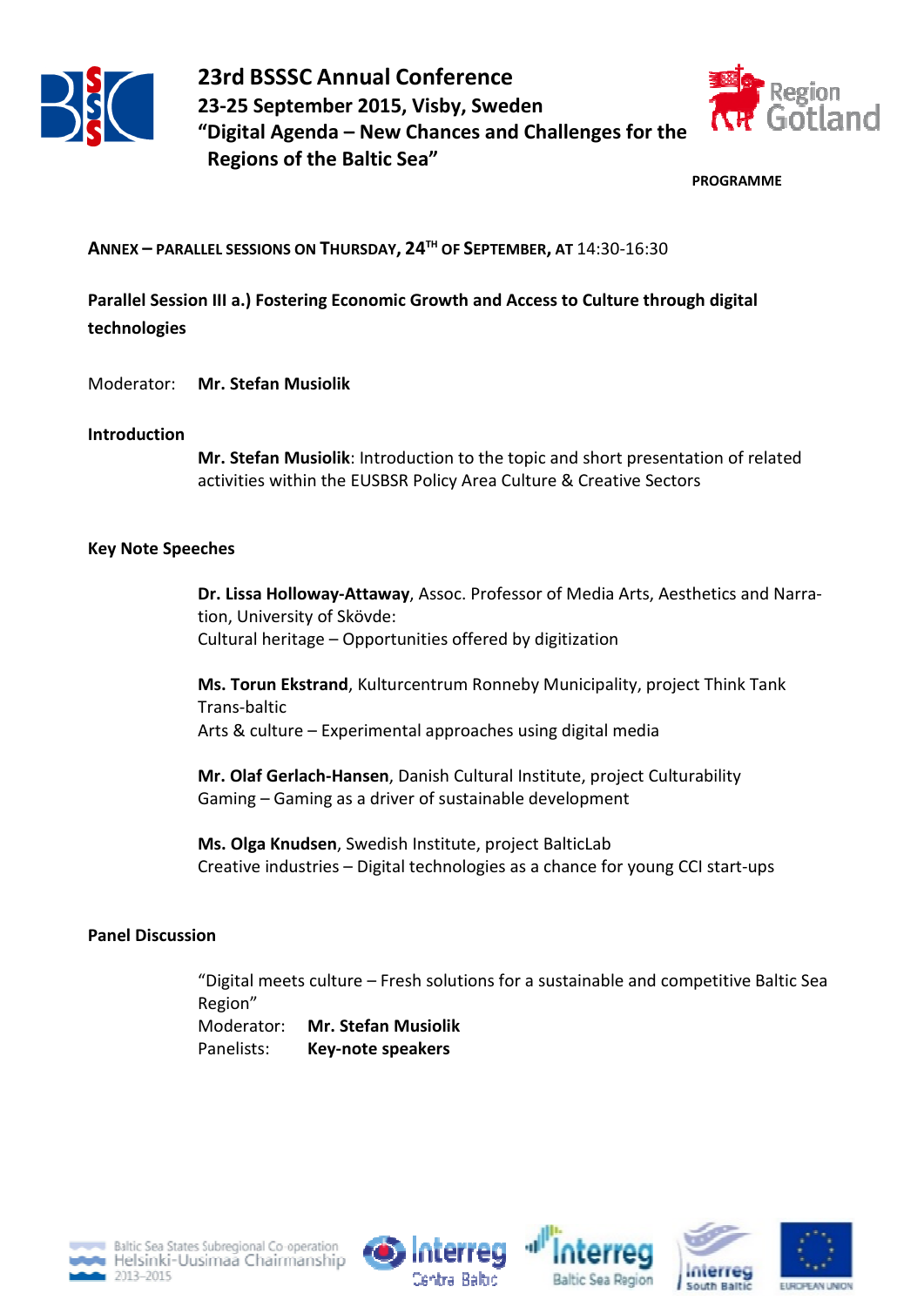



#### **PROGRAMME**

**Parallel session III b) "Digital evolution" – youth, education and digital agenda** 

*Organiser: BSSSC youth network* 

## **Topics to be covered:**

- How digitalisation has changed our education and society digital natives vs digital foreigners
- Use of electronic devices in school social network in education new skills einclusion
- Motivation and encouragement to use new technology digital society (eparticipation, e-voting, etc.)
- Chair: **Ms. Malgorzata Ludwiczek**, coordinator for the BSSSC youth network
- Moderators: **Ms. Hanna Kivimäki** and **Ms. Nellija Karpuŝenkova** youth network representatives in the Board
	- Welcome and introduction to the WS

Interventions:

- eEstonia youth and the digital agenda by **Mr. Gerd Tarand**, former member of the Board from the youth network, Estonia
- $\triangleright$  What characterizes good net-based education, and how does it challenge teaching in the traditional classroom by **Ms. Kirsti Slettevoll** head of "Nettskolen Buskerud" and **Ms. Sigrun Bergseth**, Buskerud County Administration, Norway
- Motivation and use of new technology by **Mr. Henrik Bergqvist**, PicHit.me, Gotland, Sweden

Discussion – input to the BSSSC work toward 2020